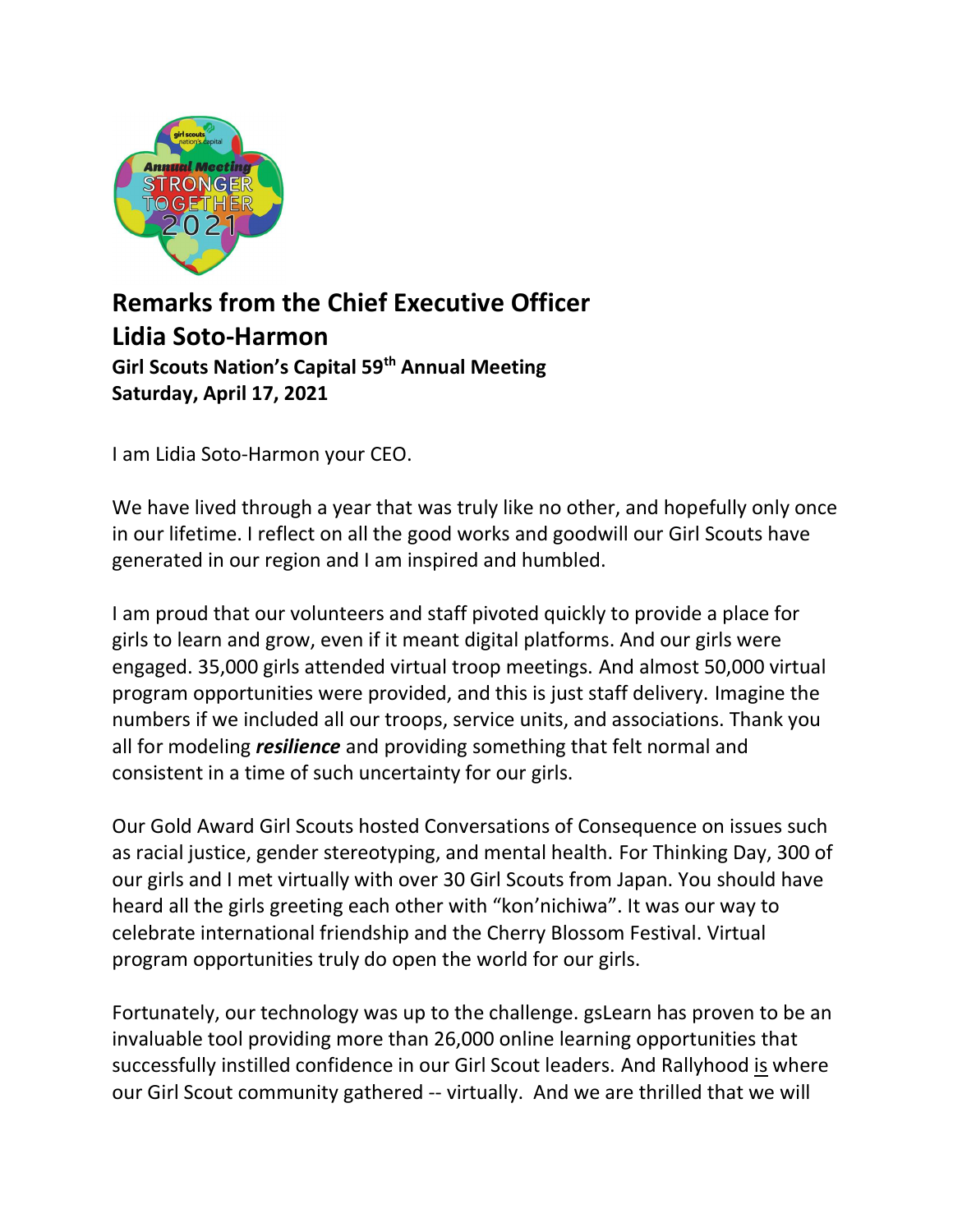continue to offer Zoom accounts at the reduced rate of \$36 annually to support girl through 2023!

Our Girl Scouts have also found ways to serve the community and take-action in a pandemic. From sending Valentine's Day cards to front-line workers, to blankets for local hospice, to planting trees in memory of lives lost to COVID-19.

And despite our inability to gather, our girls remained committed to earning higher awards.

- 705 Girl Scout Cadettes earned the Silver Award
- 187 Girl Scouts earned the Silver Trefoil, and
- 201 girls earned the Gold Award, our highest earned award

Congratulations to the girls, their parents and network of volunteers for all the support along the way. These girls are indeed what the world needs!

As Maria shared during the Treasurer's report, our 2020 and 2021 cookie sales have been dramatically different but impressive in their own ways. Beyond the financial benefit to troops and the Council, Girl Scout Cookies have proven to be a true gift to our community. Girl Scout cookies brought smiles to the faces of to our community heroes -- teachers, health care workers, and first responders.

Our cookies also recognized the brave contributions of the Capitol Police and National Guard and facility personnel stationed at the US Capitol thanks to Booz Allen Hamilton. We were grateful when corporations and businesses purchased cookies from girls to say thank you to their employees through our Mint for Each Other Campaign. And we were so grateful and proud of the troops that used their cookie earnings to purchase much needed food for local food pantries. The Girl Scout entrepreneurship program truly provides benefit to our girls, families, our Council, and the community.

Our Council continues both our commitment to deliver outdoor experiences and to maintain our eight beautiful camps. This past year, we installed a new roof at Camp Aquasco's Aquascake Lodge and have updated the new Shawnee Lodge at Camp White Rock. Are you ready to take your girls camping – or should I say glamping? Also, we celebrated Camp May Flather's 90<sup>th</sup> Anniversary virtually in February as well as raised \$117,000 to make needed improvements.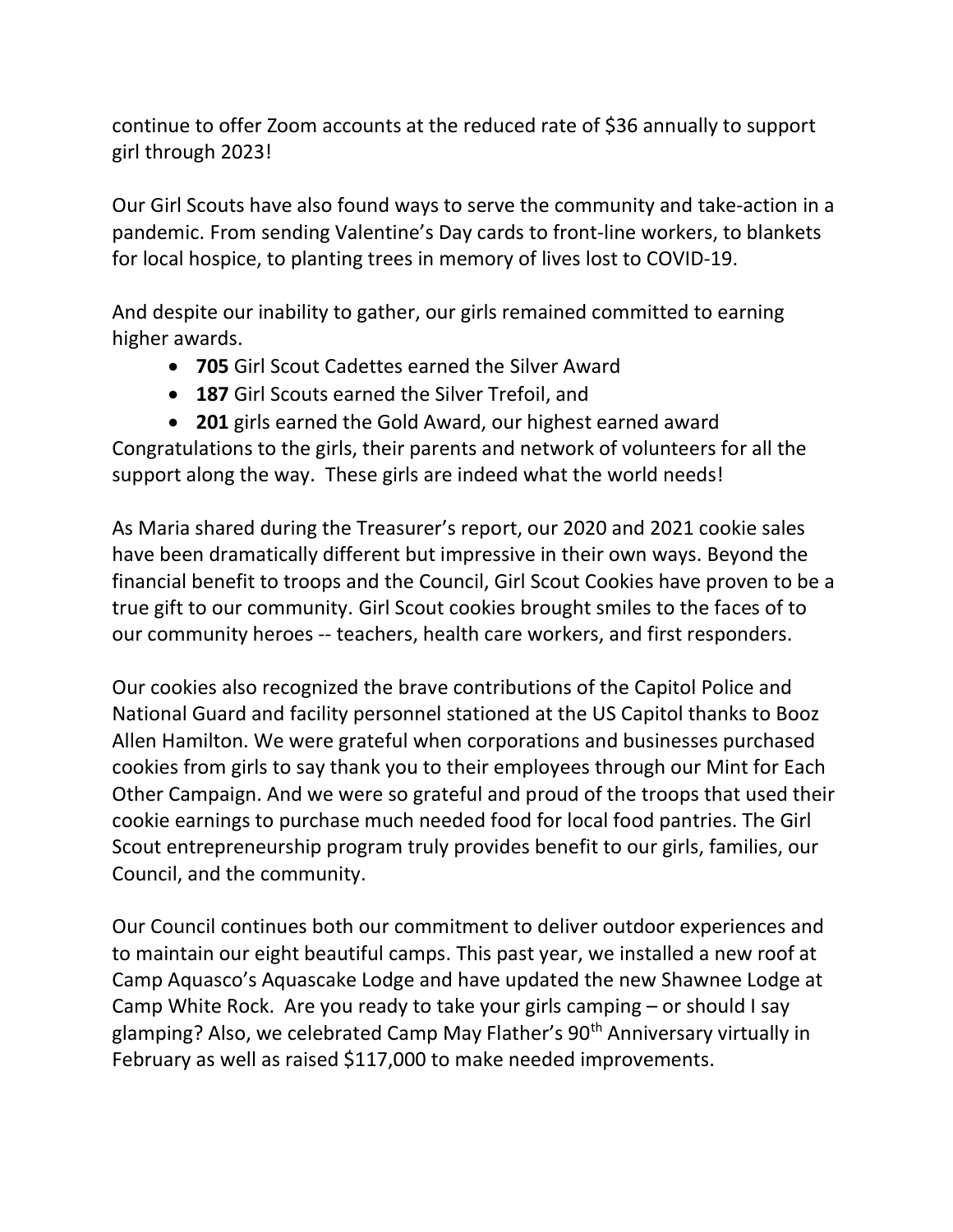As Barbara mentioned, we are committed to having programming at our camps this summer as well as supporting our volunteer-led day and evening camps. We are really excited to welcome back campers. It isn't summer without Girl Scout Camp, right?

We are proud to be the largest Girl Scout council in the nation, with over 78,683 girl and adult members. Thanks to you, we have one of the strongest retention rates in the country at 73%. We did, however, see another year of decline in our new girl members – virtual recruitment is a challenge. Last spring our members recognized the value of Girl Scouts and renewed their membership in record numbers. We understand, that for some of our members, a virtual Girl Scout experience is not ideal, but I promise you, Girl Scout Adventures Await You in 2022 so renew your membership today.

And if there is a girl in your life, your street, your community, please use your power to have her join the greatest adventure in her life: Girl Scouts.

Last year when Faye Fields, our immediate past president of the Board, presided over our Annual Meeting virtually, we honored her leadership, her passion for girls, and her dedication to Girl Scouts with a promise to deliver a well-deserved, in-person celebration this spring. Sadly, we lost Faye to breast cancer last November. I have been heartbroken to not only loose an amazing leader, but a mentor and friend.

The Bobby Lerch Legacy of Leadership Award was created in honor of the Council's first president and to mark the pinnacle of leadership and service to our Council. In recognition of Faye Fields' inspiring leadership, we bestowed the Bobby Lerch Legacy of Leadership Award posthumously to Faye. Faye was an indispensable champion of Camp CEO, the Gold Award, the Major Gifts Society, and through her passion, helped bring the outdoors to thousands of girls across our Council. We are delighted that Ike Fields, her beloved husband, accepted this award on her behalf on March 29<sup>th</sup>.

We are all better for knowing Faye, her positive energy, her wisdom, and her grace. We miss her smile every day. Faye was truly a gift to our girls.